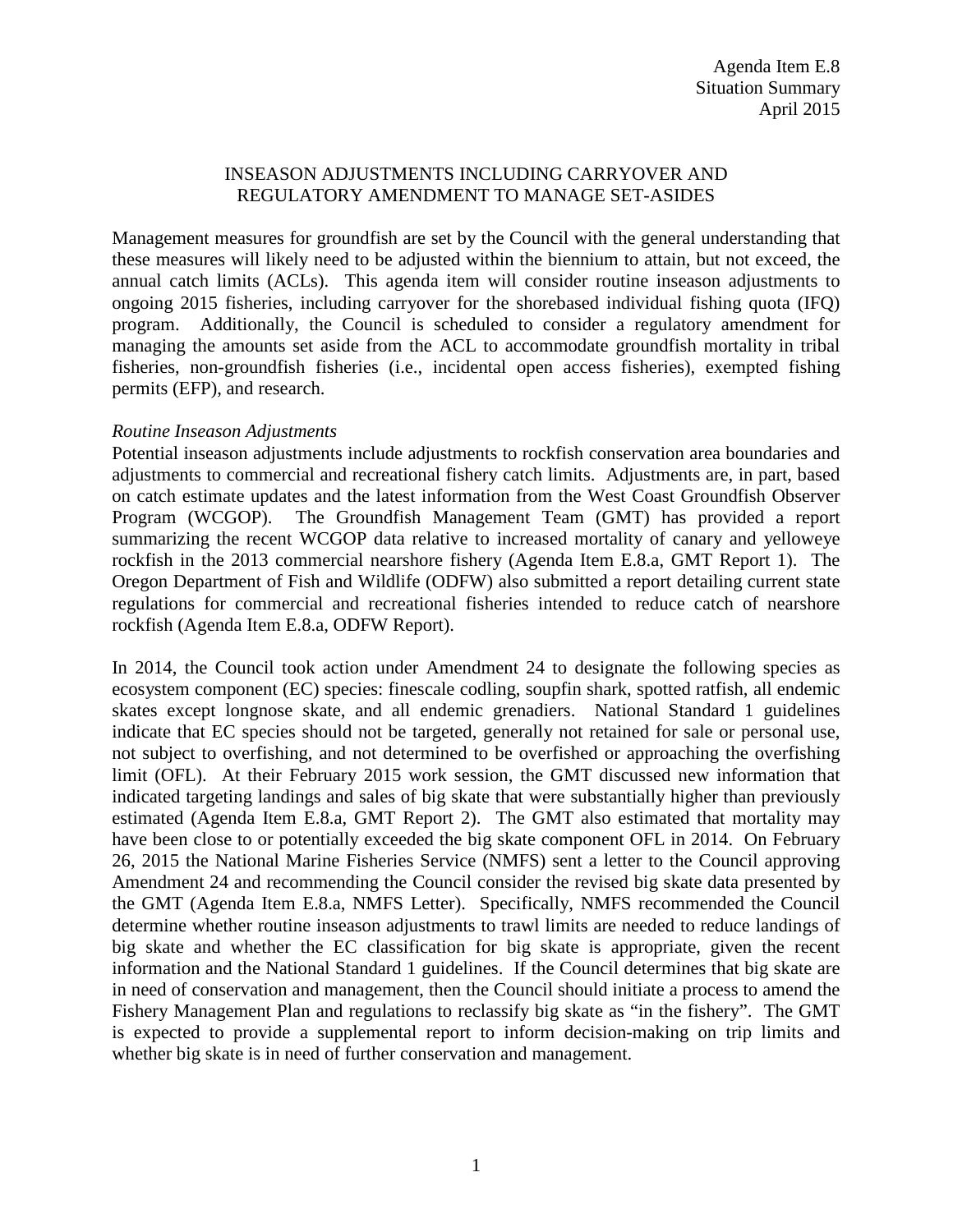#### *Shorebased IFQ Program Carry-Over*

Under this agenda item, the Council is expected to provide a recommendation to NMFS regarding the issuance of 2014 surplus carryover quota pounds (QP) into the 2015 IFQ program. The surplus carryover provision in the shorebased IFQ program allows up to 10 percent of the quota pound surplus in a vessel account to be carried over from one year to the next (see regulations at 660.140(e)(5)). The current NMFS policy, based on a court ruling in 2014, is that NMFS will not issue surplus carryover for IFQ species that have ACLs established equal to their ABCs [\(Agenda Item F.4.a, Attachment 1, June 2014\)](http://www.pcouncil.org/wp-content/uploads/F4a_ATT1_NMFS_Ltr_JUNE2014BB.pdf).

The GMT is expected to provide a supplemental report on fishery performance in 2014 and projections for 2015 to inform decision-making. If a concern is identified, the Council can recommend reducing the carryover percentage or eliminating the provision for the species in question for the year.

### *Regulatory Amendment for Managing Annual Catch Limit Set-Asides*

The Council is considering developing a process that would allow more flexible inseason management of yields set aside from ACL. Such an approach may include providing NMFS the authority to release and reapportion set-asides inseason to avoid serious fishery disruptions. A staff white paper presenting issues and considerations involved with a more flexible strategy for managing set-asides is provided in Attachment 1.

### **Council Action:**

- **1. Consider projections for the 2015 fisheries and adopt inseason adjustments, as necessary.**
- **2. Consider recent big skate data and determine a) whether adjustments to big skate trawl trip limits are needed in 2015 and b) whether the EC classification for big skate is appropriate given National Standard 1 Guidelines.**
- **3. Consider data on 2014 surplus carryover QPs and projections for fishery performance in 2015. Recommend the amount of surplus carryover that should be issued.**
- **4. Adopt a PPA, if possible, for managing ACL set-asides.**

## Reference Materials:

- 1. Agenda Item E.8.a, GMT Report 1: Groundfish Management Team Report on Overfished Species Mortality.
- 2. Agenda Item E.8.a, ODFW Report: Oregon Department of Fish and Wildlife Report on State Management of Nearshore Rockfish Complex Species.
- 3. Agenda Item E.8.a, GMT Report 2: Groundfish Management Team Report on Big Skate Catch and the Ecosystem Component Species Designation.
- 4. Agenda Item E.8.a, NMFS Letter: Amendment 24 Approval and Ecosystem Component Considerations.
- 5. Agenda Item E.8, Attachment 1: Flexible Management of Set-Asides.